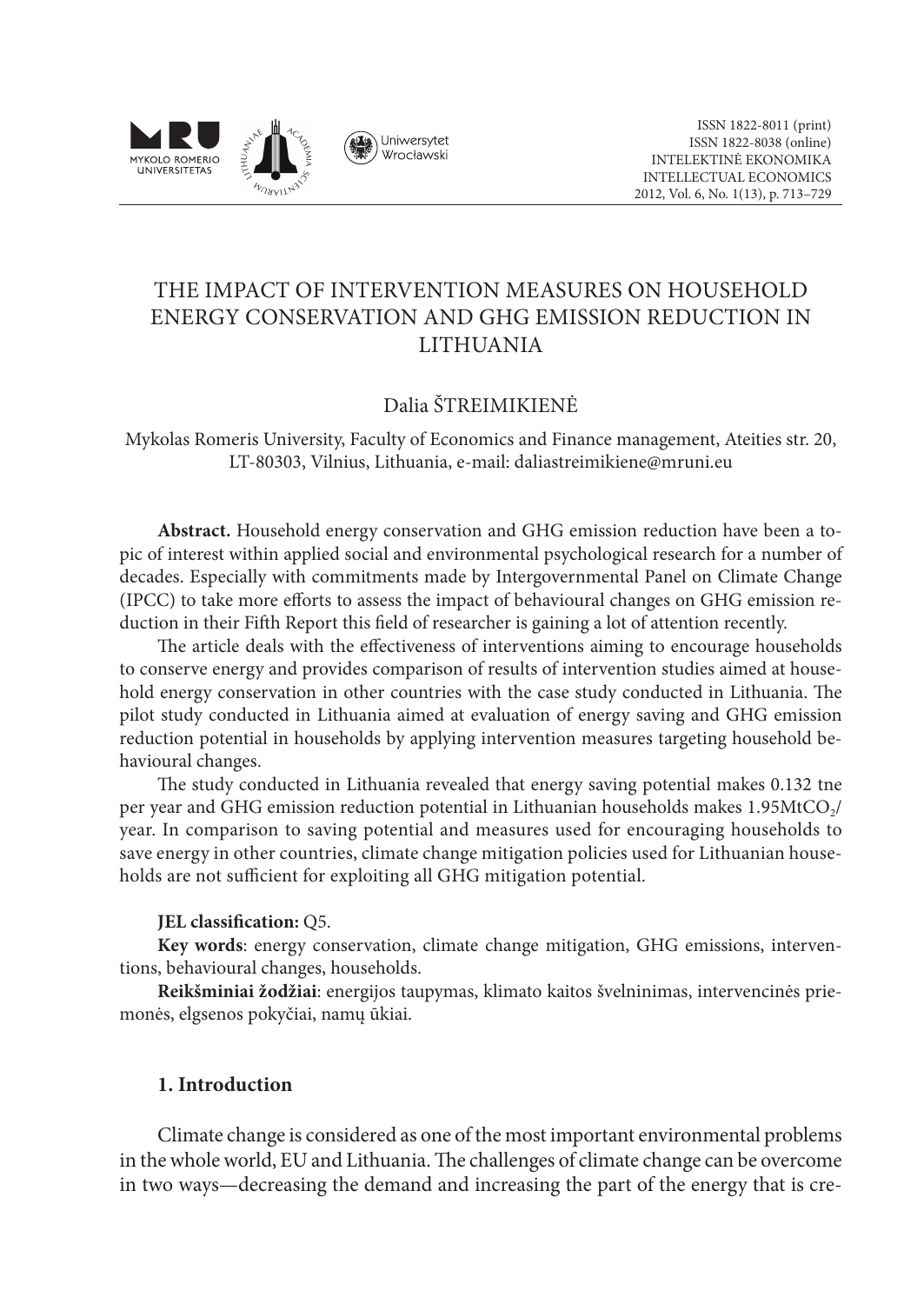ated by new and renewable energy recourses. According to research made in this field, there is a great energy saving and GHG emission reduction potential in households. This means that more efficient energy consumption would lead to better implementation of climate change requirements as well as smaller households' energy bills and thus improvement of daily life of every person. The right choices for residential measures to save energy can significantly reduce GHG emissions in households and help country to achieve GHG emission reduction targets set by international commitments including UNFCCC Kyoto protocol and the following international climate change mitigation regimes after Kyoto. It is commonly understood that households must change their behaviour to reduce problems related increased energy consumption and climate change therefore in the search of cheap GHG emission reduction measures households are an important target group because they are responsible for more than 20% of total energy consumption in developed countries. In addition, waste management and responsible consumption of products is the key issue in GHG emission reduction.

Lithuania after the closure of Ignalina NPP faces the increase in GHG emissions however Lithuanian climate change mitigation policy is targeting mainly supply sector and the priorities for GHG emission reduction are set on production side—building a new nuclear power plant at Visaginas. However, also available are cheap energy saving and GHG emission reduction measures at demand side. Such measures as antecedent and consequence interventions are not popular in Lithuanian climate change mitigation policy. The aim of the paper is to estimate the possibilities of energy saving and GHG emission reduction in Lithuanian households while changing their behaviour and to compare findings with the results of studies conducted in other countries.

The main aims of the paper to achieve the target are:

- To review intervention measures targeting behaviour changes
- To review results of intervention studies targeting behavioural changes;
- To conduct case study in Lithuania
- To compare results of Lithuanian case study with other intervention studies conducted

#### **2. Intervention measures**

Behaviours related to household energy conservation can be divided into two categories: efficiency and curtailment behaviours (Gardner & Stern, 2002). Efficiency behaviours are one-shot behaviours and entail the purchase of energy-efficient equipment, such as insulation. Curtailment behaviours involve repetitive efforts to reduce energy use, such as lowering thermostat settings. Most policies are aiming at both efficiency and/or curtailment behaviours, with the later seeming somewhat overrepresented. This is striking, because the energy-saving potential of efficiency behaviours is considered greater than that of curtailment behaviours (e.g. Gardner & Stern, 2002). For instance, households may save more energy by properly insulating their homes than by lowering thermostat settings. It should be noted however, that energy-efficient appliances do not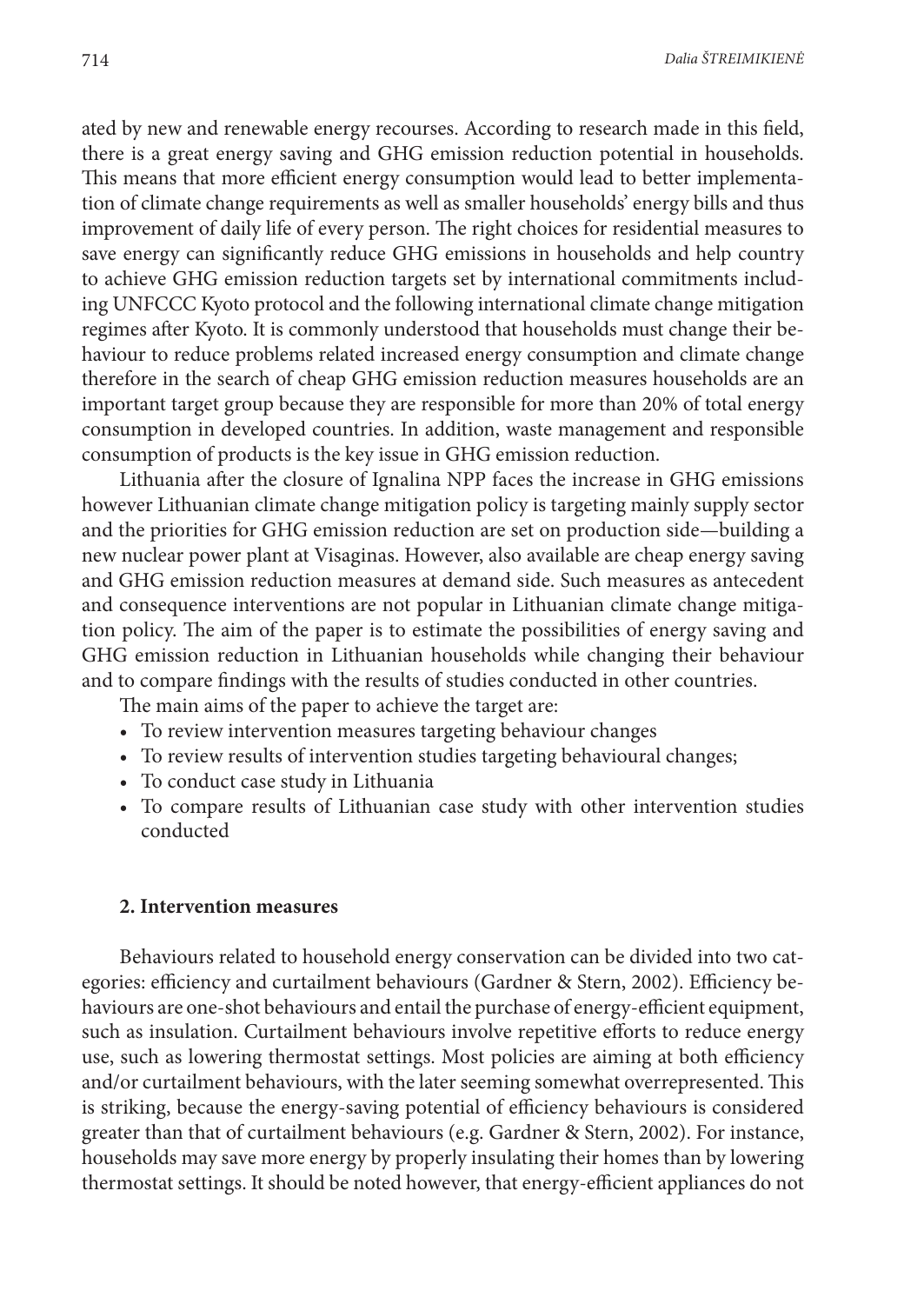necessarily result in a reduction of overall energy consumption when people use these appliances more often (the so-called rebound effect). Here, the importance of the interplay between macro-level (e.g. technological innovations) and micro-level factors (e.g. knowledge of efficient use of technological innovations) becomes apparent.

Various social and environmental psychological studies have embarked on issues related to household energy use. One line of research focuses on testing the effectiveness of intervention strategies aiming to change energy-related behaviours. Another line of research is theory driven and aims to identify underlying determinants of energy use, such as attitudes (Becker, 1978) and socio-demographics. In some studies, both the effectiveness of an intervention as well as (changes in) underlying determinants of energy use are monitored simultaneously (Geller, 1981; Staats et al., 2004). Some studies give additional insight into reasons why interventions were successful or not, and as such, they are a starting point for the further enhancement of an intervention's effectiveness.

Various types of strategies can be implemented to encourage consumers to reduce energy use. Some energy conservation initiatives are aimed at maintaining the same behaviours with greater efficiency by means of technological innovations, while others intend to foster curtailment of these behaviours (Gardner & Stern, 2002). Two categories of interventions may be distinguished: (i) structural and (ii) psychological interventions (Steg, 2003; Portiga et al., 2004). Structural interventions aim to change the (social) context in which behavioural decisions take place. The general idea behind these types of interventions is that by altering the conditions in which behaviour takes place, behaviour will change accordingly. Generally, three structural strategies are distinguished (Steg, 2003): financial-economic measures, physical/technical alternatives and legal regulation. First, energy conservation may be encouraged by means of financial-economic measures, aimed to make energy-intensive behaviours relatively more expensive and environmentally-friendly alternatives relatively less expensive. To illustrate, increasing the costs of energy use by means of a tax on the use of gas and electricity may entice households to reduce their energy use (Streimikiene, Ciegis, 2010). Furthermore, increasing the prices of products that require much energy may encourage households to choose less energy-intensive alternatives. These kinds of measures are only effective to the extent that consumers take prices into account when making such choices. Second, physical/technical alternatives involve changes to already existing infrastructure and equipment; such as the introduction of energy-efficient appliances, or hydrogen fuel cell technology. It has been acknowledged that efficiency improvements are necessary for sustainable development (Steg, 2003; Abrahamse, 2007). However, technological innovations can only be partial solutions, as the effectiveness of technological measures hinges upon the adoption of new technology by consumers and the extent to which consumers know how to use these technologies efficiently. Possible rebound effects may occur, in that consumers may increase the use of efficient appliances, counterbalancing initial efficiency gains. Third, legal regulation entails the introduction of legislation by the government, such as speed limits for cars in order to reduce carbon dioxide emissions. Generally, behaviour that deviates from these regulations is met with some form of punishment. The assumption is that these rules and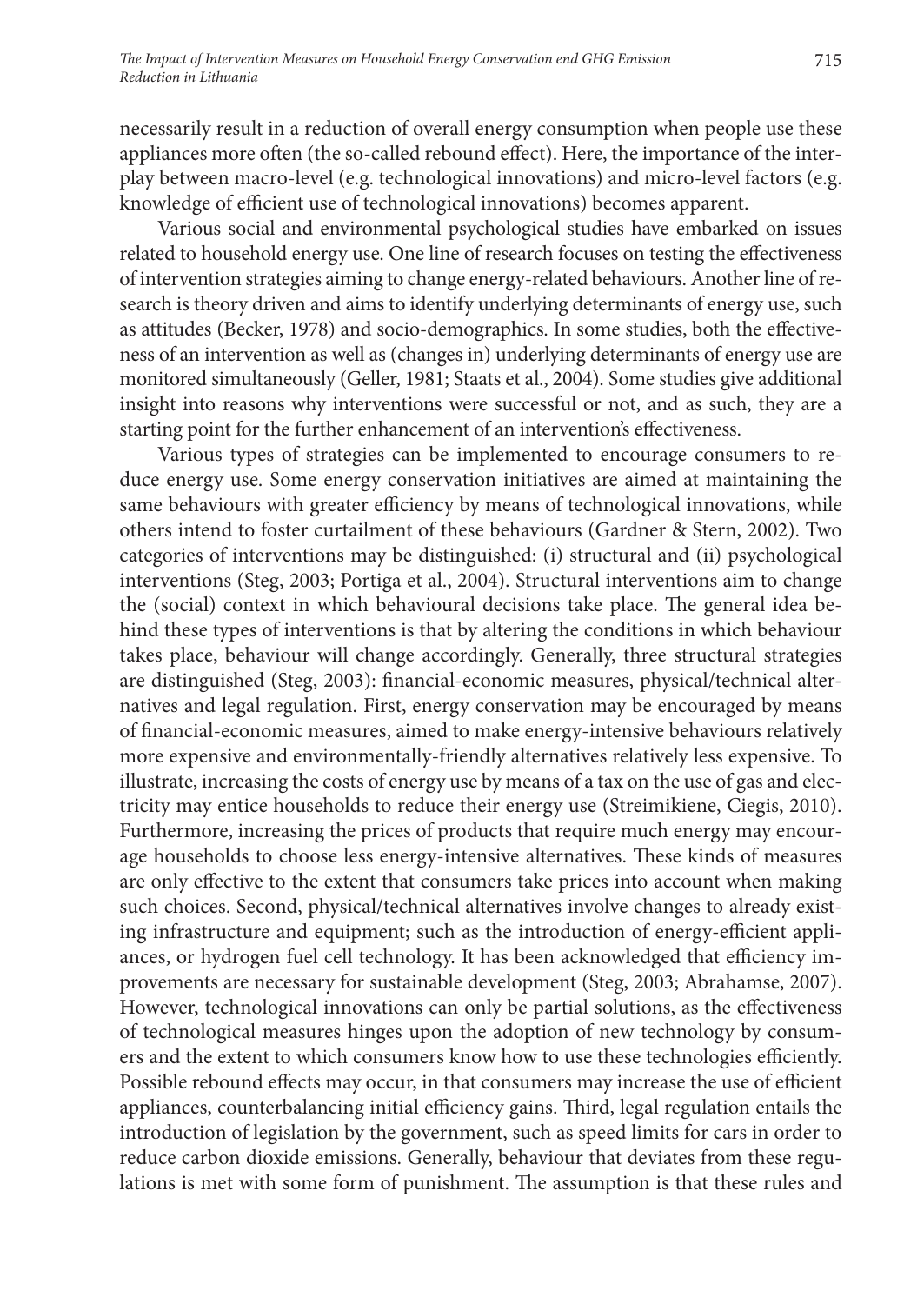regulations will eventually become internalized. Regulatory measures may be an effective strategy for behavioural change, provided the monitoring and enforcement system works properly. Psychological interventions are aimed at changing already existing perceptions, knowledge, attitudes, norms and values (i.e. individual-level variables). The underlying assumption here is that by changing these perceptions, behaviour will change accordingly. Typically, a distinction is made between antecedent interventions and consequence interventions (Geller, 2002). Antecedent interventions are focused on changing one or several determinants before behaviour takes place. Examples of antecedent interventions are commitment, goal setting, modeling and information. To illustrate, the provision of information about energy-saving measures at home is presumed to lead to an increase in household knowledge of energy conservation, which in turn should—ideally—result in the adoption of energy saving behaviours.

Consequence interventions are based on the assumption that when positive or negative consequences are attached to a certain behaviour, this will subsequently lead to an alteration of this behaviour. Feedback is an example of a consequence intervention. For instance, when households receive feedback about their efforts to reduce energy use, they may, as a result of the positive consequences attached to their behaviour, be motivated to conserve energy.

Structural and psychological interventions have been employed to encourage household energy conservation, with varying degrees of success. In determining the effectiveness of interventions aimed at behavioural changes, it is important to examine the extent to which the intervention results in energy savings, behavioural changes and changes in behavioural antecedents because these measures provide a suitable basis for the further development of effective intervention planning. Interventions targeting behavioural changes can be grouped into 3 categories (Table 1).

| <b>Interventions</b>                       | Example                                   |
|--------------------------------------------|-------------------------------------------|
| Antecedent interventions to promote house- | Commitment, goal setting, information and |
| hold energy conservation.                  | modelling.                                |
| Consequence interventions                  | Feedback, Rewards, Prompts                |
| Social interactions                        | Commitments, groups                       |

Environmentally relevant behaviour, such as household energy use and conservation, are related to a broad range of factors. As has been argued above, household energy use is related to structural variables, such as economic growth and to individual level variables, such as individual perceptions and knowledge.

#### **3. Interventions aiming at curtailment behaviour**

The antecedent interventions are measures to promote household energy conservation. As mentioned earlier, antecedent interventions influence one or more determi-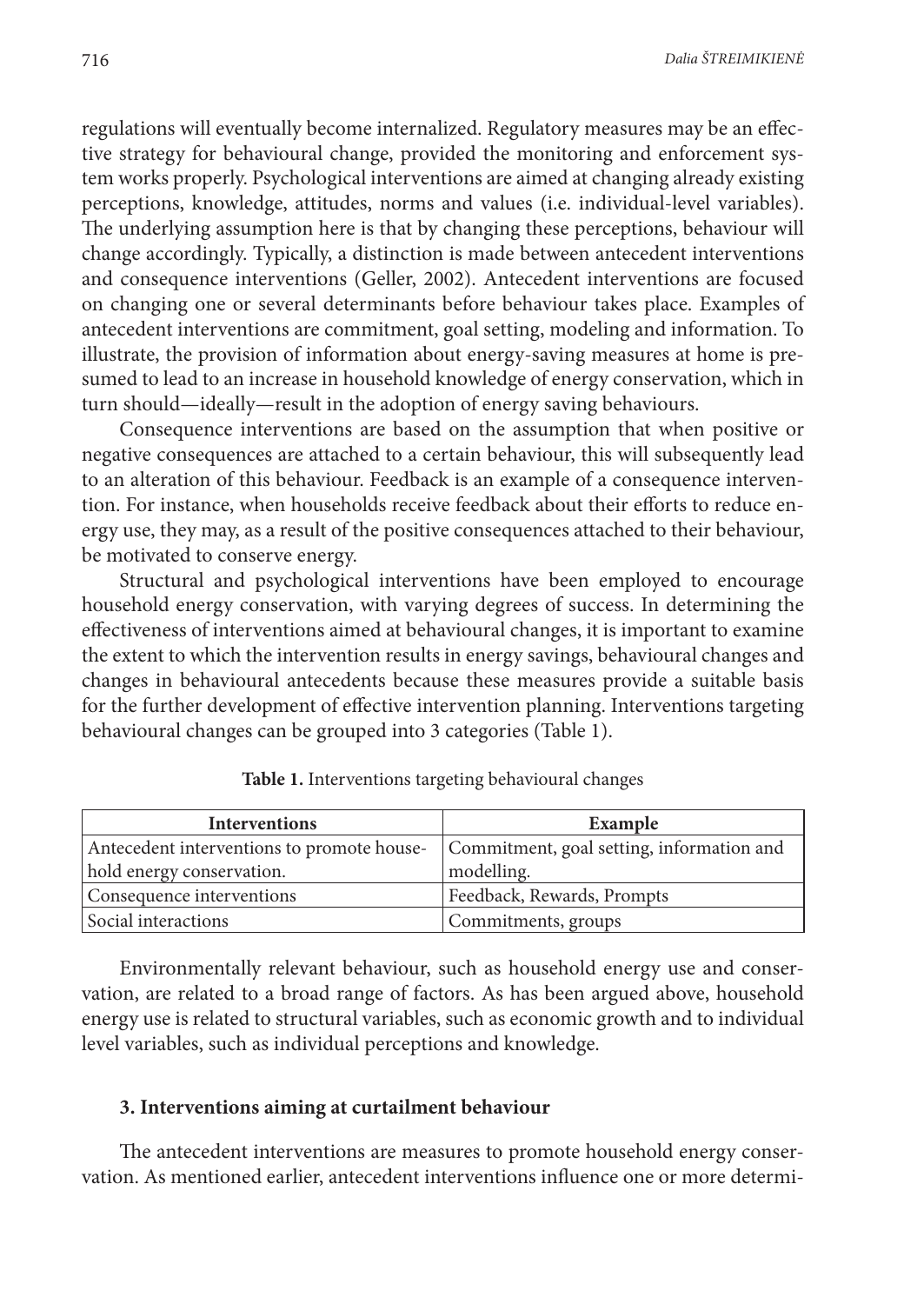nants *prior* to the performance of behaviour. That is, interventions (e.g. information) are aimed at influencing underlying behavioural determinants (e.g. knowledge), which in turn are believed to influence behaviour. The following interventions are considered antecedent interventions: commitment, goal setting, information, and modelling.

A commitment is an oral or written promise to change behaviour (e.g. to conserve energy or reduce GHG emissions). This commitment in some cases is linked to a specific goal, for instance, to reduce energy use by 5%. The commitment can also be made public, for instance, by means of an announcement in the local newspaper. Then, social norms and the public opinion may play a role as determinants of conservation behaviour. Some measures of the effect of commitment on electricity consumption, by means of the so-called foot-in-the-door technique were performed (Abrahamse et al, 2005). The assumption behind this technique is that compliance to a first (smaller) request will result in compliance to a subsequent (bigger) request. Usually in the case of commitment, households either received a (small) request to fill out a questionnaire, a (bigger) request to sign a commitment to conserve energy by 10%, or both requests. The commitment usually is accompanied by information about energy conservation (Abrahamse et al, 2005). A field experiment was conducted in the US to evaluate comparatively the effectiveness of two community interventions designed to reduce energy consumption. Building on prior research which discovered that energy conservation could be increased if residents perceived themselves to be publicly committed to conservation, the conducted research contrasted "mild" and "strong" forms of public commitment. The results suggested that the milder form of public commitment which simply associated volunteers in an energy conservation program to community conservation efforts was more effective than a strong commitment intervention (Shippee, Gregor, 1982).

A goal setting is the giving of a reference point for households, for instance to save 5% or 10% of energy. A goal can be set by the experimenters, or by the households themselves. This type of intervention is usually used in combination with other interventions, such as feedback or as commitment to conserve a specific amount of energy. The study conducted by Becker (1978) gave households either a relatively difficult goal (20%) or a relatively easy goal (2%) to reduce electricity use. The goal was either combined with feedback (three times a week), or not. All households participating in the study received information on which appliances used most electricity. Households who received a difficult goal and feedback conserved more than 15% of electricity consumed. The others who received just a goal without feedback were not able to achieve considerable energy savings. This indicates that in order for a goal to work, households need feedback on how they are performing in relation to the goal. An easy goal appears not to be effective at all; 2% may have been perceived as not being worth the effort to save energy.

Another study (McCalley, Midden, 2002) has applied goal setting in combination with feedback to one specific energy-related behaviour: doing laundry. A goal setting procedure was used, and immediate feedback was given about the average amount of energy (kWh) used per washing trial, displayed in a simulated control panel of a washing machine. Participants who had been given a goal as well as feedback saved more energy per washing trial than participants who had only received feedback (without a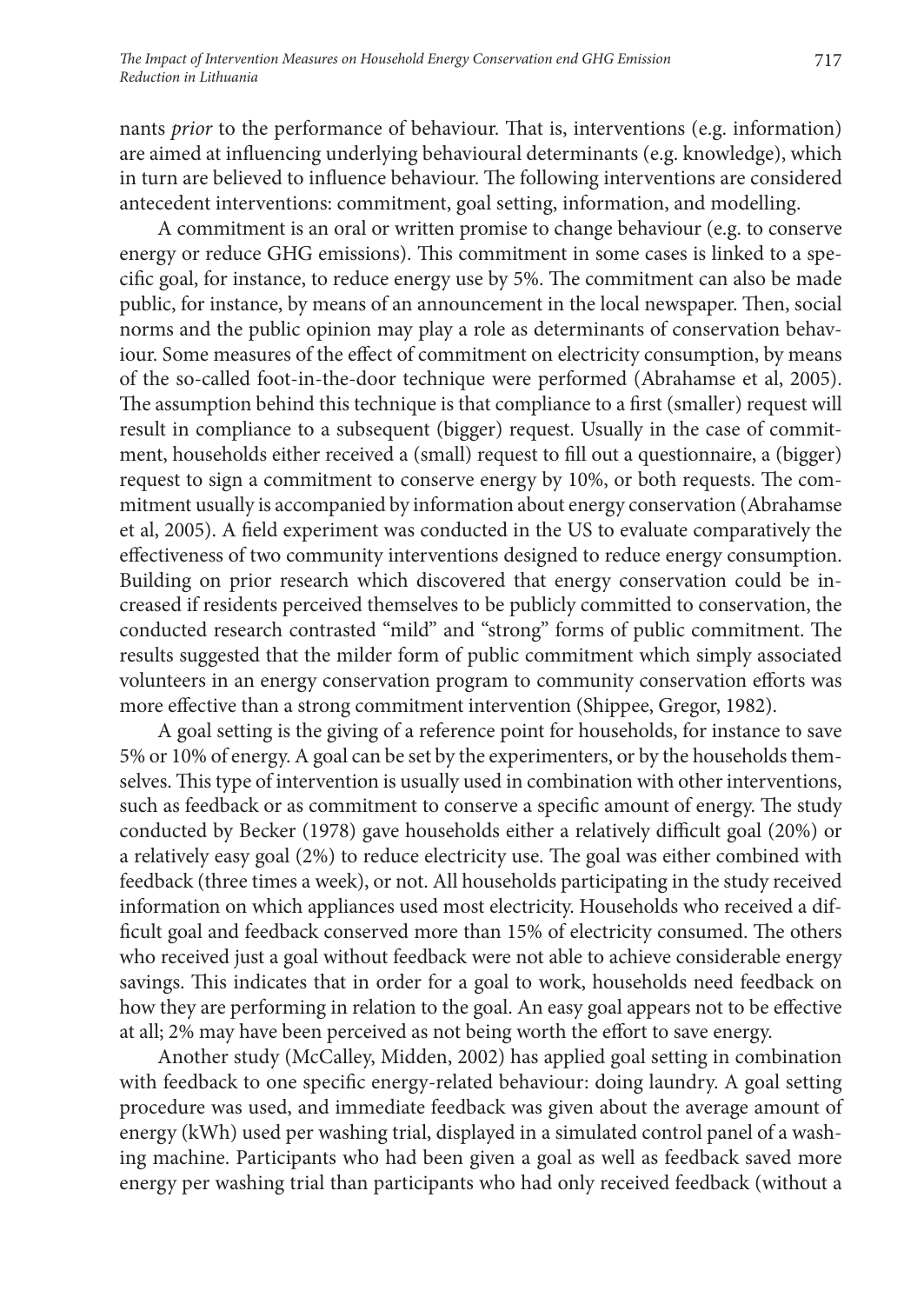718 *Dalia Štreimikienė*

goal). No significant difference emerged between participants who had been able to set a goal themselves and those with an assigned goal (Abrahamse et al, 2005; Becker, 1978; Bittle et al., 1979; Brandon, Lewis, 1999; Gerdes, 2009).

Information is a very often used strategy to promote energy conservation behaviours. This may be general information about energy or environment related problems, or specific information about various energy-saving measures households can adopt seeking to achieve significant energy savings or GHG emission reductions. Providing information serves to increase household awareness of energy and environmental problems and their knowledge about possibilities to reduce these problems. Information about energy conservation can be presented to households in several ways: workshops, mass media campaigns and tailored information.

The effectiveness of a workshop, in which information about energy-saving measures was given, was studied in (Geller, 2002). During this experiment each participant received a shower-flow restrictor and a booklet with information about possible measures on energy conservation. Home-visits revealed no differences between workshop participants and others in the number of adopted energy-saving measures. So, Geller (2002) concluded that although information did influence underlying determinants of energy use, it did not result in behavioural changes.

Another measure to disseminate information is energy saving campaigns in mass media. Studies (Luyben, 1982) evaluated the impact of information on thermostat settings and energy savings provided by TV in the US on energy savings in households. The study revealed that were was no difference in thermostat settings between those who had heard the information on TV and those who had not. Interestingly, self-reported thermostat settings appeared to be significantly lower than those observed by interviewers, pointing to a possible influence of social desirability.

Another study evaluated a mass media campaign of the Dutch government, aimed at communicating the nature and causes of global warming, and possible ways of dealing with it (Staats et al, 1996). A survey revealed a slight increase in knowledge, but levels of awareness of the problem remained unchanged. Preparedness to behave proenvironmentally increased, but only among those who had already been behaving pro environmentally before the mass media campaign (Portiga et al., 2003).

Tailored information is highly personalized and specific information. An advantage of this approach is that participants receive relevant information only, rather than getting an overload of general information, which may not always apply to their household situation. Examples of tailoring are energy audits, i.e. a home visit by an auditor who gives households a range of energy-saving options based on their current situation. For instance, they may advise a household to apply insulation and lower thermostat settings and other measures related with curtailment behaviour (Abrahamse et al., 2007).

The studies conducted in this field showed that home energy audits (providing information on heating and air conditioning) is a very efficient intervention measure to increase energy savings at households (Abrahamse, 2003; 2007).

Modeling, based on Bandura's learning theory (Abrahamse, 2003) entails providing examples of recommended behaviours. It is assumed that these examples will be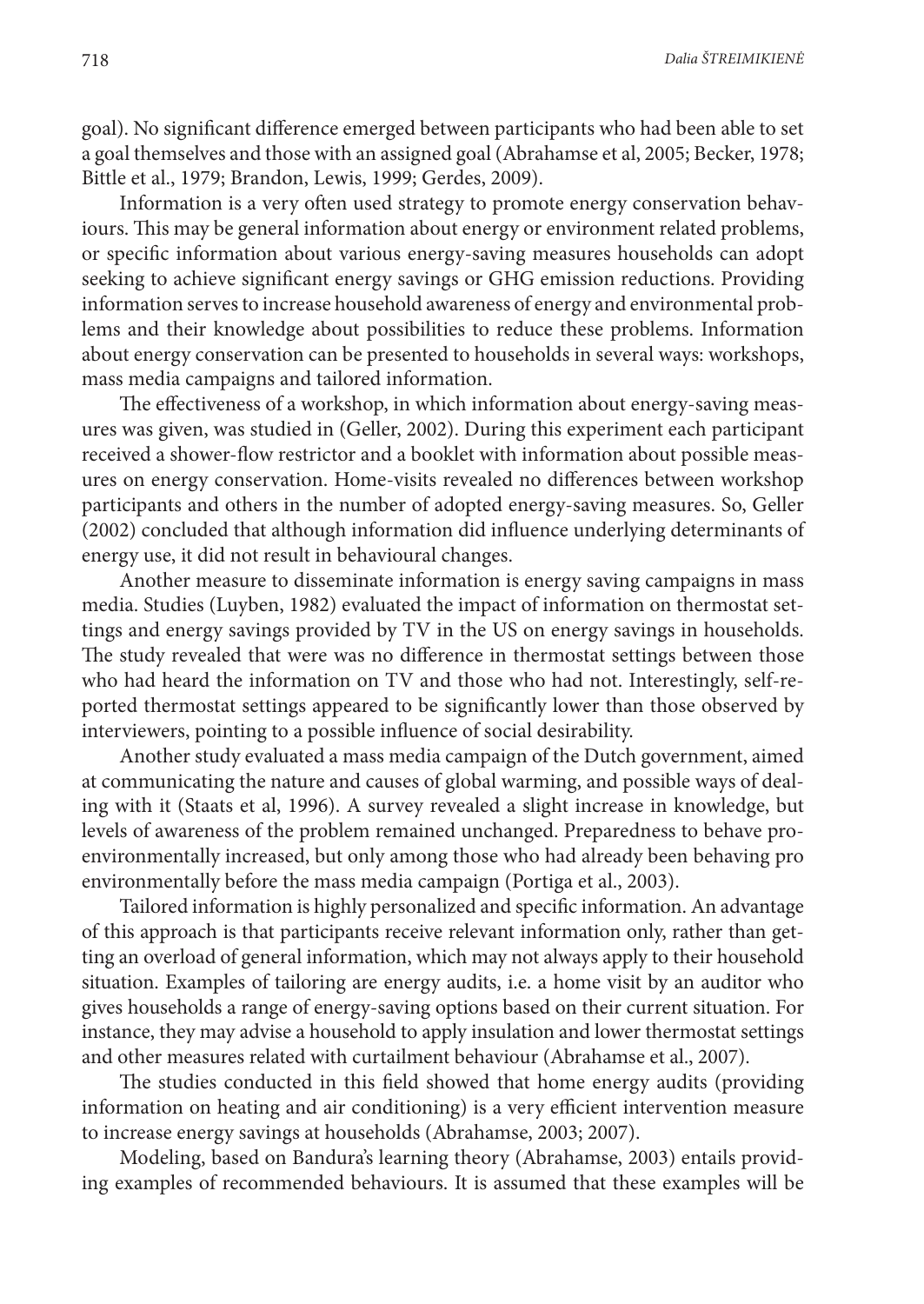followed when they are understandable, relevant, meaningful and rewarding or providing positive results to people. Before and after measures revealed a significant increase in knowledge for the experimental group, but not for the control group. A follow-up study one year later showed that the energy savings were not maintained.

Feedback is often applied to promote energy conservation. Feedback consists of giving households information about their energy consumption, or energy savings. It can influence behaviour, because households can associate certain outcomes (e.g. energy savings) with their behaviour. Ideally, feedback is given immediately after the behaviour occurs (Geller, 2002). There is a differential effect of feedback frequency (Abrahamse, 2003). More frequent feedback allows receiving more significant changes in energy savings. In addition the feedback about individual performance relative to performance of others may be helpful in reducing household energy use as well. By giving comparative feedback, a feeling of competition, social comparison, or social pressure may be evoked, which may be especially effective when important or relevant others are used as a reference group 9Steg, 2008; Steg et al, 2006). Positive effects have for instance been found for continuous feedback (McClelland, Cook, 1980).

Monetary rewards may serve as an extrinsic motivator to conserve energy. Rewards can either be contingent on the amount of energy saved, or a fixed amount (e.g. when a certain percentage is attained). Overall, rewards seem to have a positive effect on energy savings: all studies reviewed here report significant differences between households who had received a reward and those who had not. Results of several studies (McClelland & Cook, 1980; Slavin et al. 1981) indicated that the effect of rewards is rather short-lived.

In the following chapter the results of studies targeting curtailment behaviour conducted in US, Netherlands, UK and Switzerland are presented.

### **4. The review of studies conducted in the field**

The review of results of behavioural changes studies conducted in UK, US, Netherlands and Switzerland are summarized in Table 2.

| Country    | <b>Authors</b> | Interventions | Design              | <b>Target</b><br>behaviour | Saving effect %        |
|------------|----------------|---------------|---------------------|----------------------------|------------------------|
| <b>USA</b> | Becker,        | Feedback;     | 1) 20% goal,        | Electricity                | 1) 20% goal, feedback  |
|            | 1978           | Goal setting; | feedback $3 \times$ | use                        | $3 \times$ per week—   |
|            |                | Information   | per week;           |                            | 15,1%                  |
|            |                |               | 2) 2% goal feed-    |                            | 2) 2% goal, feedback 3 |
|            |                |               | back $3 \times per$ |                            | $\times$ per week-5,7% |
|            |                |               | week;               |                            | 3) 20% goal-4,5%       |
|            |                |               | 3) 20% goal         |                            | 4) 2 % goal - 0.6%     |
|            |                |               | 4) 2 % goal;        |                            |                        |
|            |                |               | 5) Control          |                            |                        |

**Table 2.** Survey of energy conservation at households studies in UK, Netherlands, Switzerland and USA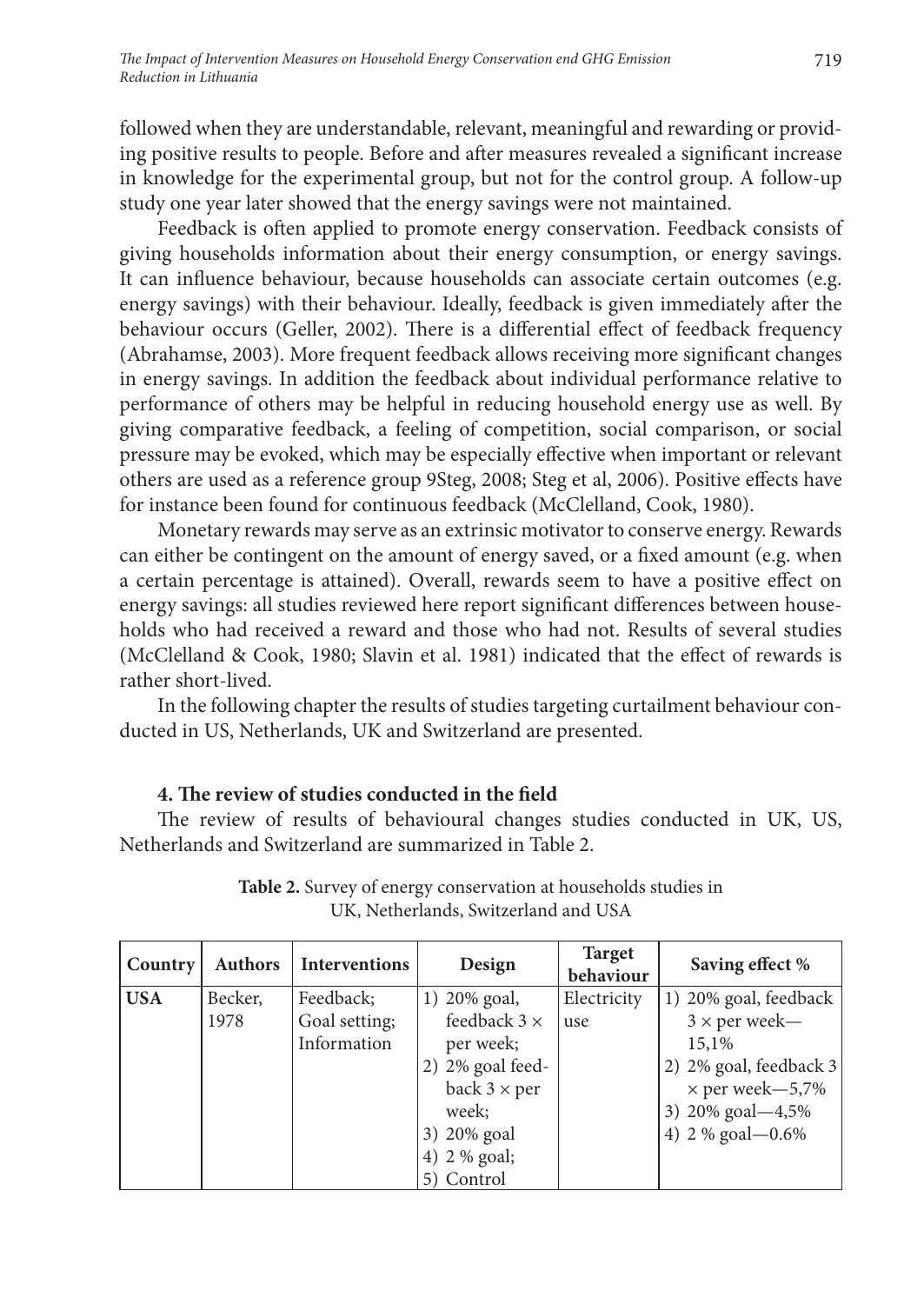| Country          | <b>Authors</b>                | <b>Interventions</b>                                                   | Design                                                                                                              | <b>Target</b><br>behaviour                          | Saving effect %                                                                                                                                                                                |
|------------------|-------------------------------|------------------------------------------------------------------------|---------------------------------------------------------------------------------------------------------------------|-----------------------------------------------------|------------------------------------------------------------------------------------------------------------------------------------------------------------------------------------------------|
|                  | Bittle<br>et al, 1979         | Feedback                                                               | 1) Daily feed-<br>back (costs);<br>2) Control                                                                       | Electricity<br>use                                  | 4%                                                                                                                                                                                             |
|                  | Slavin et<br>al, 1981         | Rewards<br>Feedback<br>Information<br>Prompts                          | Combination of<br>measures                                                                                          | Electricity<br>use                                  | 6,2% (from 1.7% to<br>11.2%)                                                                                                                                                                   |
|                  | McMakin,<br>et al, 2002       | Information<br>tailoring                                               | Information                                                                                                         | Gas and<br>electricity<br>use related<br>to heating | 10% saved energy<br>during year<br>2 % saved energy<br>during 4 months                                                                                                                         |
|                  | Gardner,<br>Stern,<br>2009    | Information:<br>on measures to<br>increase energy<br>use efficiency    | Information                                                                                                         | Energy<br>consump-<br>tion, trans-<br>port          | 27%                                                                                                                                                                                            |
| <b>UK</b>        | Brandon,<br>Lewis,<br>1999    | Feedback                                                               | 1) Comparative<br>feedback;<br>2) Individual<br>feedback;<br>3) Cost feed-<br>back                                  | Electricity<br>use                                  | 1) Comparative feed-<br>back-4,6%<br>2) Individual feed-<br>$back-1.5%$<br>3) Cost feedback-<br>4,8%                                                                                           |
|                  | Fisher,<br>Irvine,<br>2010    | Information;<br>Feedback<br>Social interac-<br>tions:<br>Consultations | 1) Information<br>2) individual<br>and compara-<br>tive feedback                                                    | Water, gas<br>and elec-<br>tricity use,<br>waste    | Total CO2: 17%<br>Electricity: 7%<br>Gas: 21%<br><b>Water: 15%</b><br>Waste: 20%                                                                                                               |
| Nether-<br>lands | Staats,<br>et al, 1996        | Information in<br>mass media                                           |                                                                                                                     |                                                     | After media campaign<br>increase in willingness<br>to show pro-environ-<br>mental behaviour has<br>increased among those<br>already acted pro envi-<br>ronmentally                             |
|                  | Vollink,<br>Meertens,<br>1999 | Feedback;<br>Goal setting;<br>Information                              | 1) Information,<br>goal setting,<br>feedback<br>2) Control                                                          | Water gas<br>and<br>electricity<br>use              | water: 18%<br>Gas: 23%<br>Electricity: 15%                                                                                                                                                     |
|                  | McCalley,<br>Midden,<br>2002  | Feedback;<br>Goal setting                                              | 1) Feedback;<br>2) Feedback,<br>with self-<br>goal setting;<br>3) Feedback<br>with assig-<br>ned goal<br>4) Control | Laundry                                             | Feedback with indivi-<br>dual goal setting was<br>more efficient com-<br>paring with Feedback<br>alone.<br>Feedback with self<br>goal setting 21,9%;<br>Feedback with as-<br>signed goal-19.5% |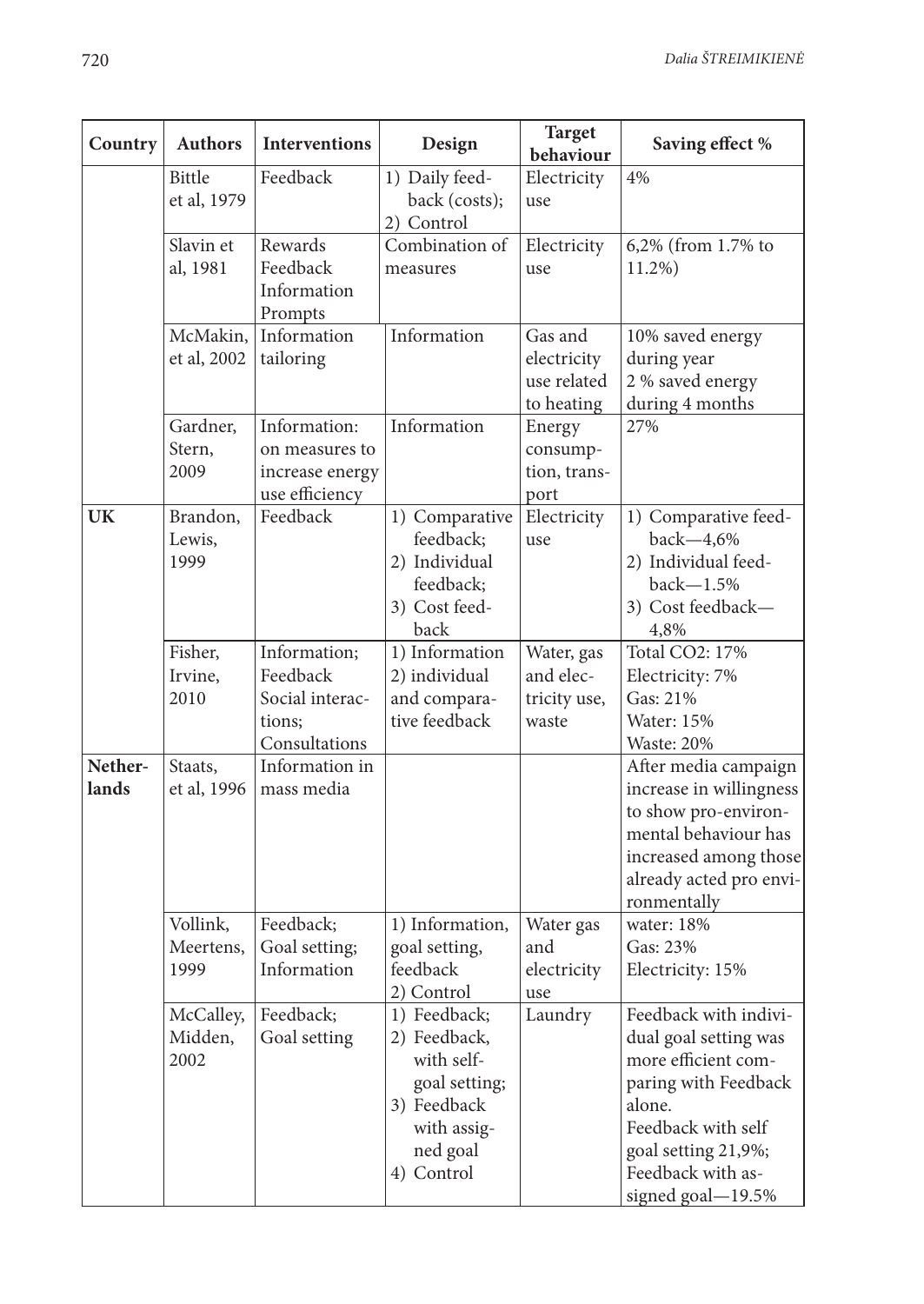| Country                 | <b>Authors</b>  | <b>Interventions</b> | Design          | <b>Target</b><br>behaviour | Saving effect %      |
|-------------------------|-----------------|----------------------|-----------------|----------------------------|----------------------|
|                         | <b>Staats</b>   | Information          | 1) Information, | Water, gas                 | $Gas - 20,5%$        |
|                         | et al, 2004 $ $ | Individual           | individual      | and elec-                  | Electricity $-4,6\%$ |
|                         |                 | feedback,            | and com-        | tricity use,               | $Water=2,8%$         |
|                         |                 | Comparative          | parative        | waste and                  | Waste $-32,1%$       |
|                         |                 | feedback             | feedback        | transport                  |                      |
|                         |                 |                      | 2) Control      |                            |                      |
| Fisher,<br>Information: |                 | Information          | Water, gas      | Electricity-7%             |                      |
|                         | Irvine,         | Feedback,            | individual and  | and elec-                  | $Gas-23%$            |
|                         | 2010            | Social interac-      | comparative     | tricity use,               | Water-5%             |
|                         |                 | tions;               | feedback        | waste                      | Waste—30%            |
|                         |                 | Consultations        |                 |                            |                      |
| Switzer-                | Noeren,         | Education            | Capacity build- | Water, gas                 | 10%                  |
| land                    | 2007            |                      | ing of consult- | and elec-                  |                      |
|                         |                 |                      | ants            | tricity use                |                      |

*(Abrahamse et al, 2005; Fisher, Irvine, 2010; Gardner, Stern, 2009)*

As one can see from the research results generalized in Table 2 the information provision is not enough to change behaviour of energy consumers. With the inclusion of feedback in intervention measures the energy saving increased in all cases analysed. Also the increase in energy saving can be achieved by implementing the goal setting with the feedback. Especially important in this case is the social interaction as the individual keen to save more energy than his achievements are being compared with others and some competition elements are involved in energy saving behaviour.

The biggest energy saving achievements were obtained by research conducted in the UK. G. T. Gardner and P. C Stern (2009) showed that households can achieve the energy savings of 27% of all energy consumed by households due to energy saving measures and behavioral changes. Nwertheless conducted studies indicated that consequence interventions (feedback and rewrads) can increase energy saving considerable. Therefore it is necessary to apply a holistic approach and introduce several packages of inteventions seeking to obtain considerable increase in energy savings by households behavioral chnages.

#### **5. Lithuanian case study**

The energy saving study conducted in Lithuania in 2010 was aiming to evaluate the impact of several intervention measures on energy savings and GHG emisison reductions in Lithuania achived due to behavioral changes (curtailment behavior). The interventions applied: the goal setting and provision of information on energy saving measures in households. The feedback was applied for control group seeking to evaluate results achieved. The control group was selected based on households surwey. The 6 households living in multi-flat buildings in the capital of Lithuania were selected. The main characteristics of the control group are presented in Table 3.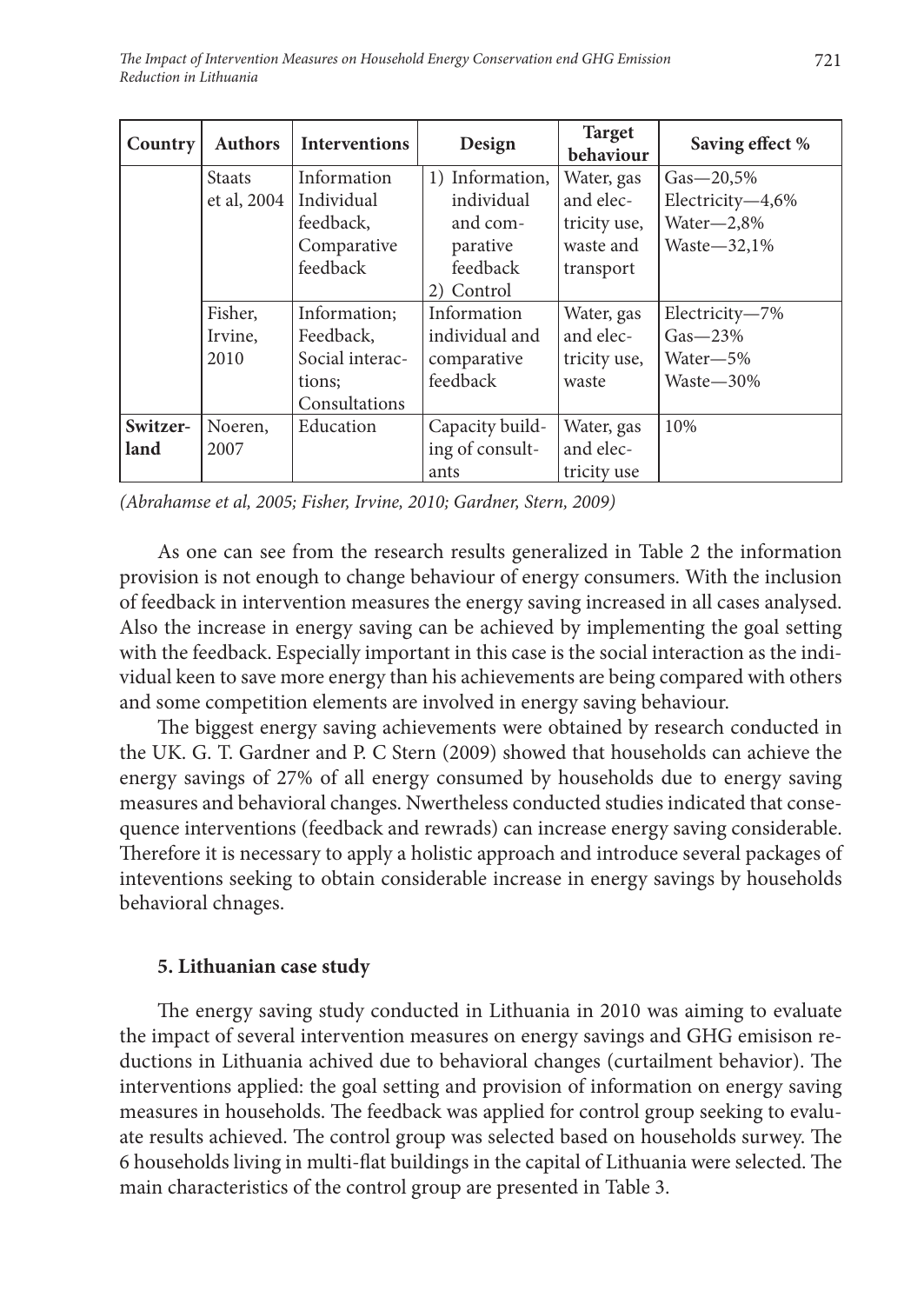| No.                       | <b>The</b><br>number of<br>inhabitants | Age group | Children | <b>Education</b> | Income, Lt     |
|---------------------------|----------------------------------------|-----------|----------|------------------|----------------|
| 1 <sup>st</sup> household | 2                                      | 18-25     |          | Higher           | 3001-4000      |
| $2nd$ household           | 3                                      | $26 - 35$ |          | Higher           | 2001-3000      |
| 3rd household             | 4                                      | $26 - 35$ | 2        | Secondary        | 3001-4000      |
| 4 <sup>th</sup> household | $\overline{4}$                         | $36 - 45$ | 2        | Higher           | 4001-5000      |
| 5 <sup>th</sup> household | 2                                      | $46 - 55$ |          | Higher           | 2001-3000      |
| 6 <sup>th</sup> household | $\overline{2}$                         | $36 - 45$ |          | Higher           | More than 5000 |
|                           |                                        |           |          |                  |                |

**Table 3.** Households in the control group

As one can see from infirmation provided in Table 3 half of households consist of 2 members and almost all housholds, except the third household, have higher education. 66% of households in the control group have a monthly income of up to 4000 lt.

The experiment was conducted during 4 months as energy consumption patterns differ during summer and winter seasons. Therefore the experiment lasted 2 months in summer and 2 months in winter. The experiment was conducted by applying 2 scenarios—baseline scenario: the energy consumption in households was registered in special journals according doing nothing or basic scenario without any behavioural changes and energy saving measures. The registration was performed during 2 months (June and January);

Energy saving scenario: after evaluation of results of basic scenario the goal was set for energy savings and tailored information was provided for households based on analysis of their energy consumption patterns registered during doing nothing scenario. The households were required to fill in energy journals during two months (July and February).

The GHG emissions were evaluated based on energy consumption records for baseline and energy saving scenarios. The carbon footprint developed by UK was applied for conversion of energy to GHG emissions Carbon Footprint Calculator (2011).

The survey conducted before experiment allowed selection of households willing to participate in the experiments and to evaluate their environmental cautions and alertness in environmental pollution and climate change.

The conducted survey of households (100 households were surveyed) in Lithuania revealed that households neither have information about GHG emission reduction nor energy saving goals set in Lithuanian policy documents. The biggest share of respondents (66%) indicated that for GHG emission reduction responsibility should be taken by the Government of Lithuania. Just 16% of respondents thought that for GHG emission reduction the main responsibility lay on individuals. Therefore the biggest share of households surveyed in Lithuania does not take responsibility for GHG emission reduction. Such results indicate low environmental awareness and cautions in Lithuania. 83% of respondents stated that they lack information on energy saving measures and climate change mitigation policies in Lithuania. 66% respondents consider that en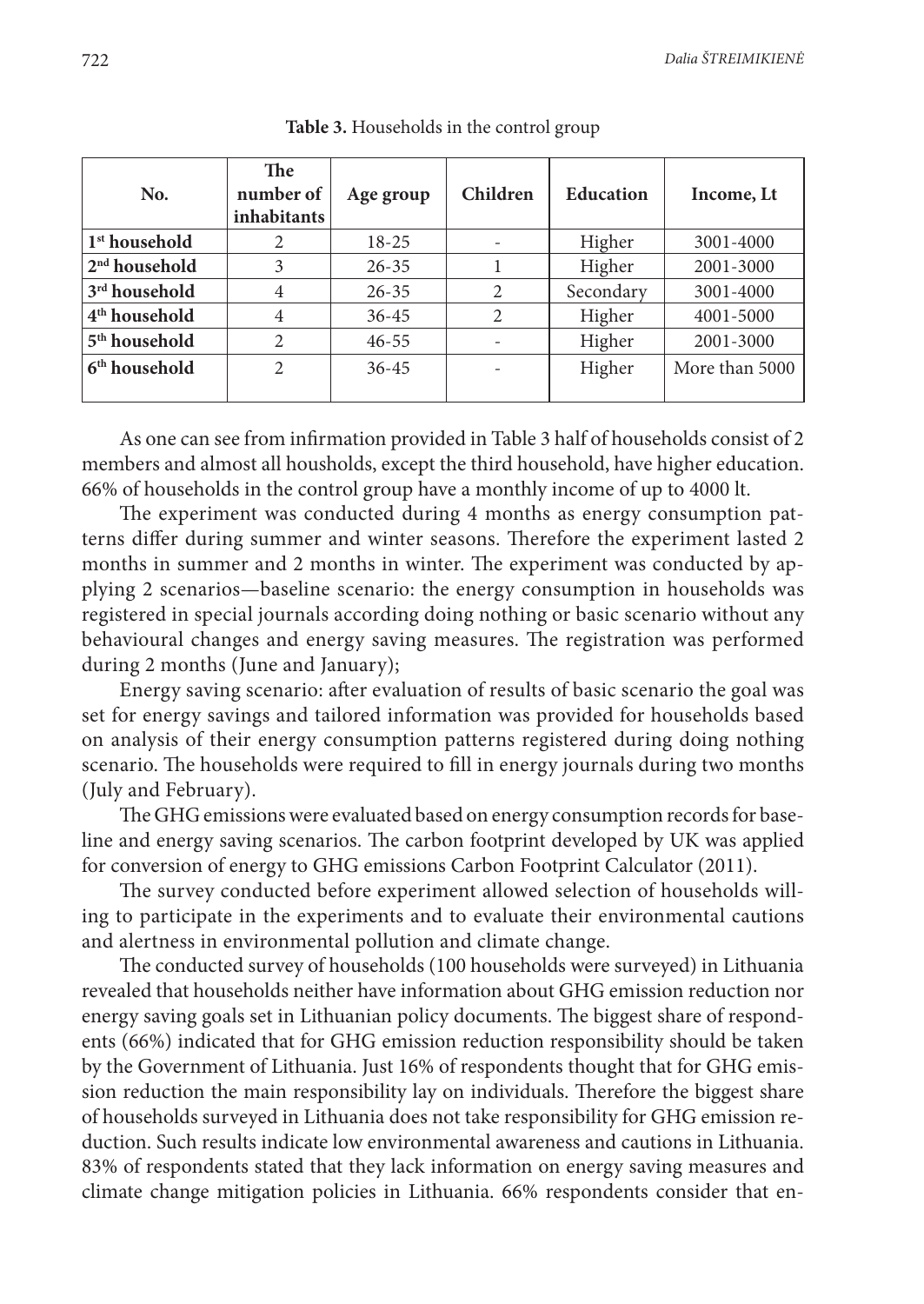vironmental situation and policy in Lithuania are not favourable for energy savings. Among the main energy saving measures applied by households in Lithuania are: energy saving bulbs (66%) and use of shower instead of bath (33%).

After evaluation of survey results the following interventions targeting curtailment behaviour were selected:

- The workshop was conducted for 6 households (control group) selected as willing to participate in experiment. During this workshop the climate change problem and climate change mitigation policies and measures were introduced to workshop participants. The impact of energy savings on GHG emission reduction was emphasized and the measures to save energy and reduce GHG emission at households were presented;
- Energy saving target was set for households—reduction of monthly energy consumption by 20% by announcing that 6 households will compete seeking to implement the same target;
- Several measures were proposed for energy savings in households related with curtailment behaviour:
	- $\triangleright$  Reduction of energy consumption by switching of electricity then leaving the room, shortening the time for watching TV set, using PC, washing at lower temperatures and using eco regimes or replacing automatic washing by hand washing; limiting the time of use of shower; switching of appliances from standby regime; the use of refrigerator, ovens and other apliances according to instructions;
	- $\triangleright$  Reduction of fuel consumption by car: the use of public transport, use of bycycle instead of car, walking instead of using car or public transport, ecological driving and keeping relevant speed during drive, use of one car for few families;
	- The behavioral changes in consumption patterns: use of local products, the reduction of meat consumption, the sorting of waste and use of such measures as
- The feedback was ensured by evaluating the results in achieving the set goal.

It is necessary to remind that heat savings were not included in evaluations as households in multi-flat buildings do not have the ability to regulate heat consumption in apartments.

Energy saving potential was evaluated by analysing registration journals filled in by 6 househols during 4 months. Table 4 generalizes resulst of energy savings by households obtained during one monthin winter and summer.

As one can see from information provided in Table 4, the average energy savings during a month obtained by the 6 households makes about 16.75 kWh of electricity, 0.17  $m<sup>3</sup>$ of natural gas and about 13.47 l of fuels. These energy savings can be converted into tne by applying calorific values for energy carriers. Therefore one household in Lithuania can save on average about 0.011 tne of energy per month or about 0.132 tne per year. Based on data of Department of Statistics (2010) there are 1.39 million households in Lithuania and the total energy saving potential in households make about 0.18 Mtne in Lithuania.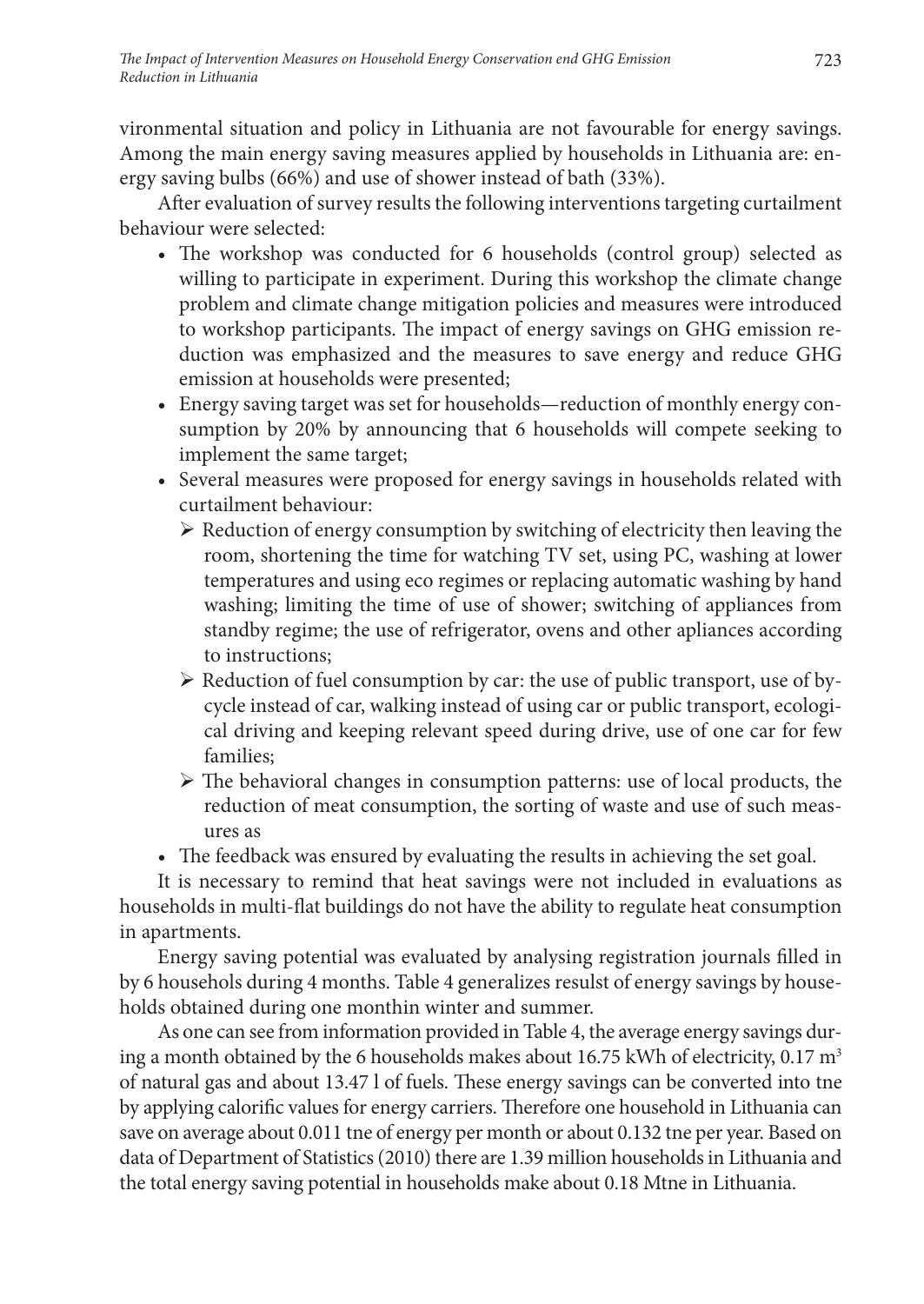| <b>Households</b>         | Motor fuel<br>consumption, l |        | m <sub>3</sub> | Natural gas savings, | Electricity savigs,<br>kWh |        |
|---------------------------|------------------------------|--------|----------------|----------------------|----------------------------|--------|
|                           | Winter                       | Summer | Winter         | Summer               | Winter                     | Summer |
| 1 <sup>st</sup> household | 44                           | 38,1   |                |                      |                            |        |
| 2 <sup>nd</sup> household | 0,6                          | 11     |                |                      | 31                         | 20     |
| 3 <sup>rd</sup> household | 3                            | 2,5    |                |                      | 20                         |        |
| 4 <sup>th</sup> household | 10                           | 15     |                |                      | 11                         | 10     |
| 5 <sup>th</sup> household | 4                            | 3,5    |                |                      | 22                         | 30     |
| 6 <sup>th</sup> household | 16                           | 14     |                |                      | 30                         | 11     |

**Table 4.** Energy savings in winter and summer seasons by comparing energy consumption according baseline and energy saving scenarios

The saved energy was evaluated in GHG emisison reductions by aplying the carbon footprint. The achieved energy saving during experiments conducted in Lithuanian indicated significant GHG emision reduction potential in households due to curtailmnet behavior. Monthly GHG emission reductions in winter and summer are presented in Tables 5-6.

**Table 5**. GHG emissions during according baseline and energy saving scenarios in summer

| <b>Households</b>         | <b>Monthly GHG</b><br>emisiosns according<br>baseline scenario, t | <b>Monthly GHG</b><br>emisisons according<br>energy saving<br>scenarion, t | <b>GHG</b> emisison<br>reductions % |
|---------------------------|-------------------------------------------------------------------|----------------------------------------------------------------------------|-------------------------------------|
| 1 <sup>st</sup> household | 0.75                                                              | 0.60                                                                       | 20%                                 |
| $2nd$ household           | 0.46                                                              | 0.39                                                                       | 15%                                 |
| 3 <sup>rd</sup> household | 0.44                                                              | 0.38                                                                       | 14%                                 |
| 4 <sup>th</sup> household | 0.96                                                              | 0.85                                                                       | 11%                                 |
| 5 <sup>th</sup> household | 0.50                                                              | 0.45                                                                       | 10%                                 |
| 6 <sup>th</sup> household | 0.70                                                              | 0.56                                                                       | 20%                                 |

**Table 6.** GHG emissions during according baseline and energy saving scenarios in winter

| <b>Households</b>         | <b>Monthly GHG</b><br>emisiosns according<br>baseline scenario, t | <b>Monthly GHG</b><br>emisisons according<br>energy saving<br>scenarion, t | <b>GHG</b> emisison<br>reductions % |
|---------------------------|-------------------------------------------------------------------|----------------------------------------------------------------------------|-------------------------------------|
| 1 <sup>st</sup> household | 0.92                                                              | 0.72                                                                       | 22%                                 |
| $2nd$ household           | 0.65                                                              | 0.50                                                                       | 23%                                 |
| 3 <sup>rd</sup> household | 0.40                                                              | 0.34                                                                       | 15%                                 |
| 4 <sup>th</sup> household | 0.92                                                              | 0.78                                                                       | 15%                                 |
| 5 <sup>th</sup> household | 0.52                                                              | 0.45                                                                       | 13%                                 |
| 6 <sup>th</sup> household | 0.82                                                              | 0.64                                                                       | 22%                                 |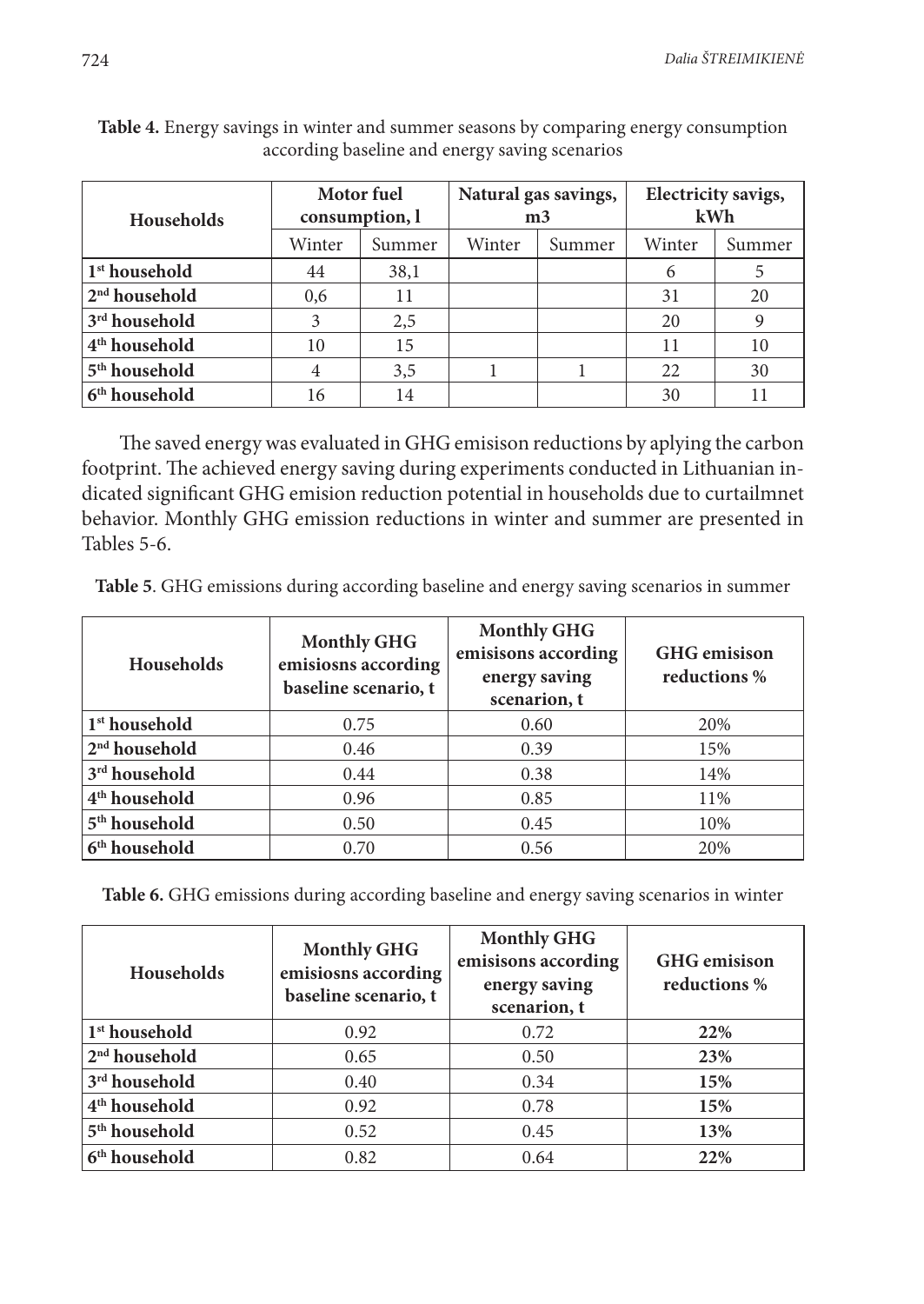The average monthly GHG emission reduction achieved by household during summer makes 14.8% and 18.4% during winter. Therefore the average GHG emission reduction potential at households due to behavioural change makes about 16.6%.

The average monthly GHG emission reduction potential by household makes 0.115 t CO2 or 1.38t CO2 per year. As according Department of Statistics (2010) there are 1.39 million Households in Lithuania the total GHG emission reduction potential in households due to behavioural changes make 1.96 Mt CO2 per year.

According to Lithuanian policy documents (Ministry of Environment of Republic of Lithuania, 2010) GHG emission reduction potential in Lithuania in 2010 was evaluated as 20.2 Mt CO2/year. Therefore GHG emission reduction potential in Lithuanian households would make about 9% of total GHG emisison reduction potential. In addition it is necessary to emphasize that this potential can be achieved at no costs. Just costs of information dissemination and other intrevntions aiming at behavioral chnages needs to be taken into account however these measures are very cheap comparing with expensive GHG emisison reduction measures at supply side such as building new nuclear power plant or new capacities based on renewables etc.

Comparing the resulst of this pilot study conducted in Lithuania one can notice that evaluated GHG emisison reduction potential in Lithuania (16.6%) is similar to results obtained in Netherland, UK and other countries. In Netherlands according study conducted (Nonhebel, Moll, 2001) GHG emsiosn reduction potential due to behavioral chnages of households makes about 27%; in UK according (Fisher, Irvine, 2010) GHG emisison reduction potential due to behavioral changes at households makes 17%.

Comparing energy saving potential at households due to behavioral changes obtained during pilot study conducted in Lithuania (0,18 Mtoe/year) with goals and potential set by Lithuanian energy efficiency improvement programme (The Government of Republic of Lithuania, 2006) one can notice that the goals set in Lithuanian policy documents under evaluates energy saving potential in households. According Programme the total energy saving potential in Lithuania makes about 0.44 Mtne/year. Energy saving potential in industry makes 0.19 Mtoe; in households and service sector—0.1 Mtoe; in transport sector—0.15 Mtoe. Therefore the evaluated energy saving potential in Lithuanian households makes more than 40%of total energy saving potential in Lithuania and is significantly higher that established by National energy efficiency programme.

### **6. Conclusions**

• Structural and psychological interventions have been employed in several studies to encourage household energy conservation, with varying degrees of success. The determining the effectiveness of interventions aimed at behavioural changes, it is important to examine the extent to which the intervention results in energy savings, behavioural changes and changes in behavioural antecedents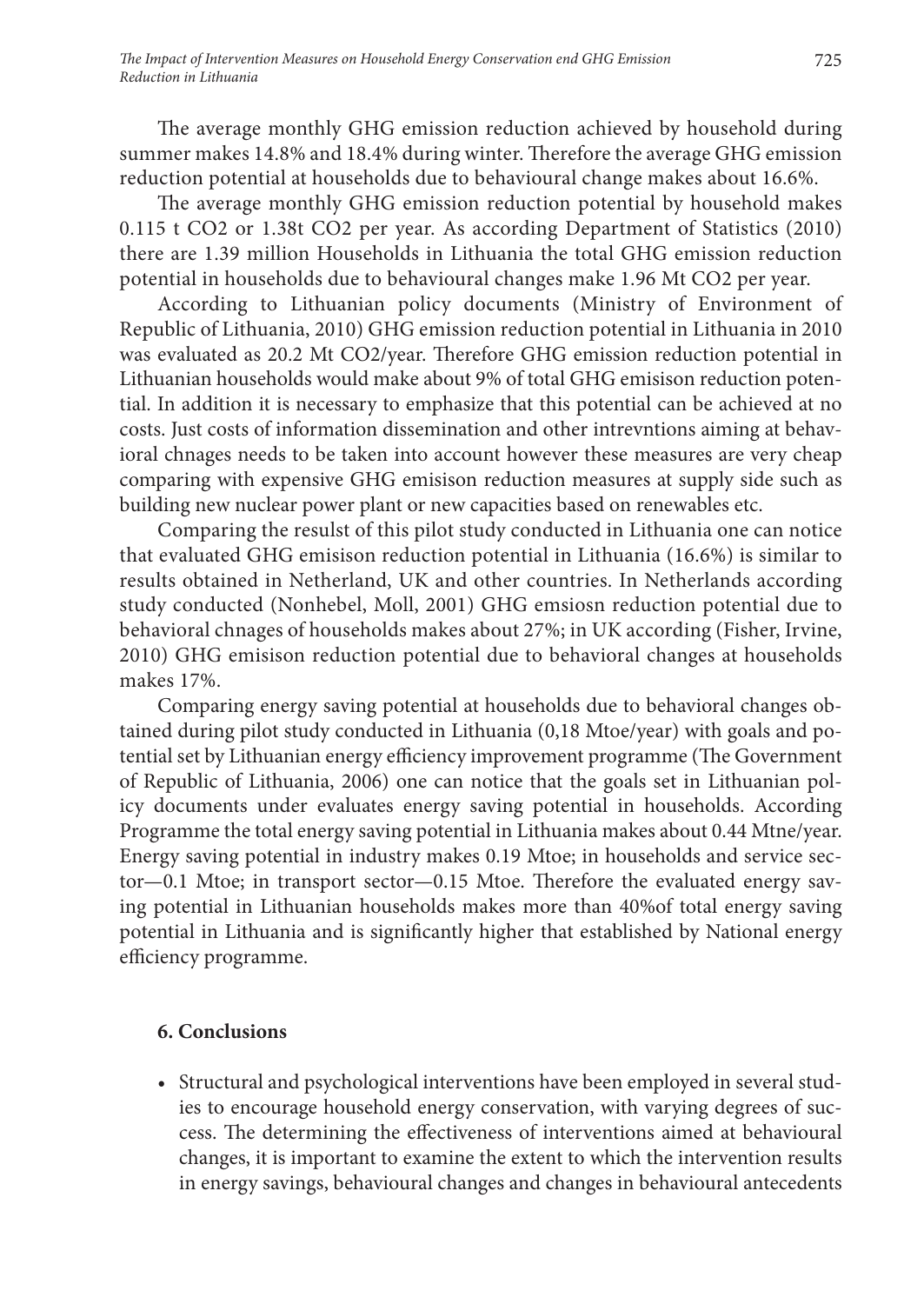because these measures provide a suitable basis for the further development of effective intervention planning. Interventions targeting behavioural changes can be grouped into 3 categories: antecedent interventions, consequence interventions and social interactions

- The provision of tailored or customized recommendations—based on home energy audits—can provide for significant energy use reductions in households. An example of personal information in an energy conservation context is the home energy audit. This audit is a home visit by an expert on home energy savings. This expert gives personal advice for reducing energy in several ways, often focused on energy for space heating.
- The provision of feedback (i.e., specific information about the amount of energy being used)—especially when the feedback is frequent or continuous—can also significantly reduce households energy consumption. Feedback is the other form of personalized information. The advantage of feedback in this context lies in the chance for households to see the relationship between their behaviour and their energy requirements. Encouraging people to set an energy reduction goal—especially if they are given feedback about their progress toward the goal can significantly reduce household energy consumption.
- The communication campaigns promoting household energy savings impact have ranged from no behaviour change at all to a relatively great deal of public and household change. The more successful campaigns typically used what are now commonly accepted as good campaign design practices: simple clear messages, repeated often (e.g., through a variety of interpersonal and media channels, electronically and in print), by a variety of trusted sources (e.g., scientists, community leaders, journalists). Using mass media (TV) to model ways to reduce household electricity use can achieve about 10% reduction in household electricity use
- The pilot energy saving study conducted in Lithuania in 2010 was aiming to evaluate the impact of several intervention measures on energy savings and GHG emisison reductions in Lithuania achived due to behavioral changes (curtailmnet behavior). The interventions applied: the goal setting and provision of information on energy saving measures in households. The feedback was applied for contril group seeking to evaluate results achieved. The control group was selected based on households surwey. The 6 households living in maulti-flta buildings on capital of Lithuania were selected.
- The pilot study conducted in Lithuania indicated that the average GHG emission reduction potential at Lithuanian households due to behavioural change makes about 16.6% or 1.96 Mt CO2 per year. This makes about 9% of total GHG emisison reduction potential in Lithuania. Comparing the results of pilot study conducted in Lithuania one can notice that evaluated GHG emisison reduction potential in Lithuania (16.6%) is similar to results obtained in Netherland, UK and other countries. In Netherlands according study conducted (Nonhebel, Moll., 2001) GHG emsiosn reduction potential due to be-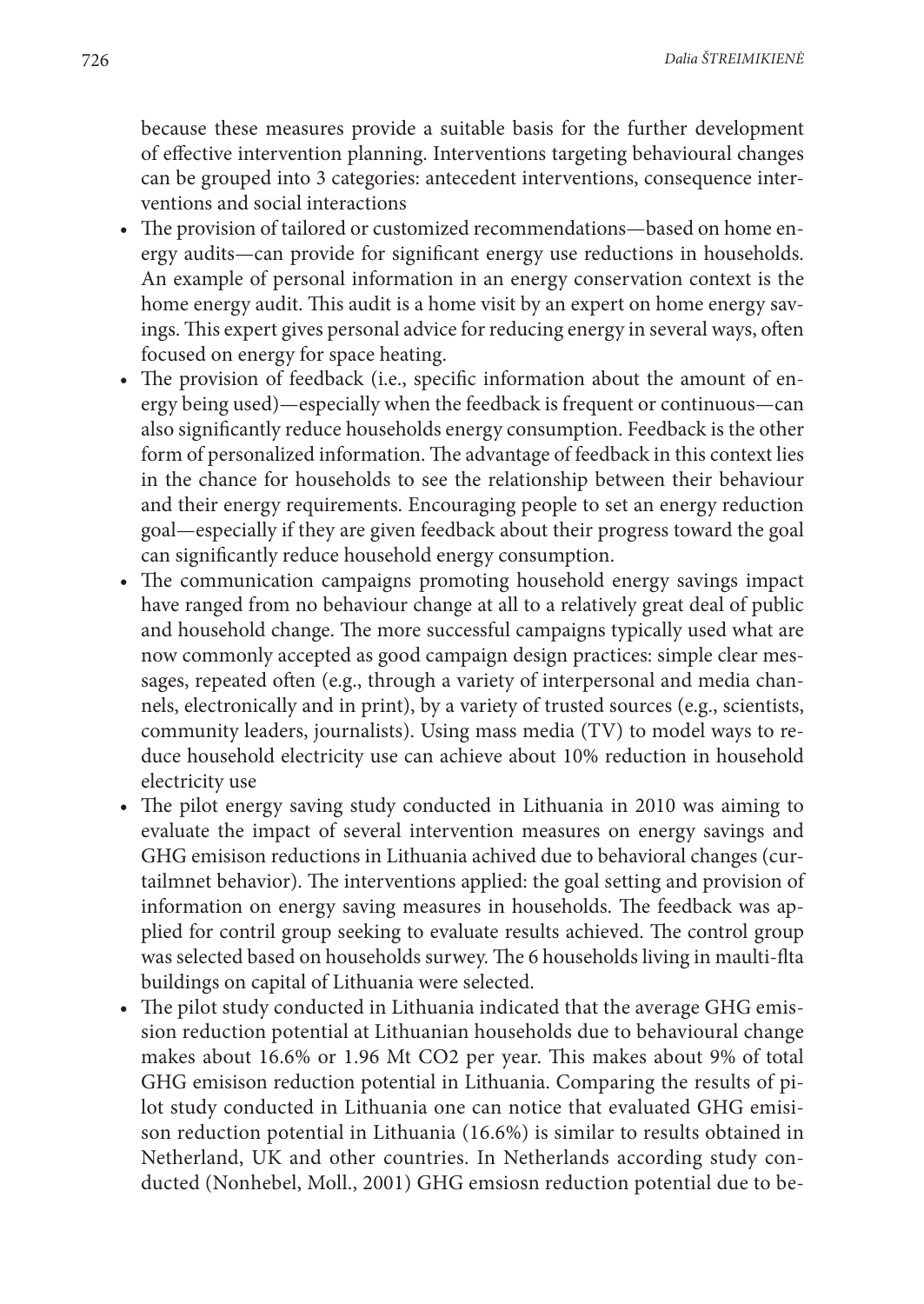havioral chnages of households makes about 27%; in UK according (Fisher, Irvine, 2010) GHG emisison reduction potential due to behavioral cahnges at households makes 17%.

• Comparing energy saving potential at households due to behaioral chnages obtained during pilot study conducted in Lithuania (0.18 Mtoe/year) with goals and potential set by Lithuanian energy efficiency improvement programme (The Government of Republic of Lithuania, 2006) one can notice that the goals set in Lithuanian policy documents under evaluates energy saving potential in households. According Programme the total energy saving potential in Lithuania makes about 0.44 Mtne/year and energy saving potential in households and service sector—0.1 Mtoe. Therefore the evaluated energy saving potential in Lithuanian households makes more than 40% of total energy saving potential in Lithuania and is significantly higher that established by National energy efficiency programme.

# **References**

- 1. Abrahamse, W. (2003) The effect of tailored information goal setting and feedback on household energy use. In: Hendrickx, L., Jager W. and L. Steg (eds.) *Human decision making and environmental perception. Understanding and assisting human decision making in real-life settings,* Groningen, Department of Psychology, University of Groningen, pp. 183-201.
- 2. Abrahamse, W. (2007) *Energy conservation through behavioral change: Examining the effectiveness of a tailor-made approach*. [interaktyvus] [žiūrėta 2011 gegužės 20d.] Website: http://dissertations.ub.rug.nl/faculties/gmw/2007/w.abrahamse/
- 3. Abrahamse, W., Steg, L., Vlek, Ch., Rothengatter, T. (2005) *A review of intervention studies aimed at household energy conservation*. Journal of Environmental Psychology 25, pp. 273-291.
- 4. Abrahamse, W., Steg, L., Vlek, Ch., Rotehengatter, T. (2007) The effect of tailored information, goal setting, and tailored feedback on household energy use, energy-related behaviours, and behavioural antecedents, *Journal of Environmental Psychology*, 27, pp. 265-276.
- 5. Becker, L. J. (1978) Joint effect of feedback and goal setting on performance: A field study of residential energy conservation, *Journal of Applied Psychology*, 63(4), pp. 428–433.
- 6. Bittle, R. G., Valesano, R., & Thaler, G. (1979) The effects of daily cost feedback on residential electricity consumption, *Behaviour Modification*, 3(2), pp. 187–202.
- 7. Brandon, G., Lewis, A. (1999) Reducing household energy consumption: A qualitative and quantitative field study, *Journal of Environmental Psychology*, 19, pp. 75–85.
- 8. Carbon Footprint Calculator (2011). [interactive] [accessed 2011 May 20], <http://www. carbonfootprint.com/calculator.aspx>.
- 9. Fisher, J, Irvine K. (2010) *Reducing Household Energy Use and Carbon Emissions: the po*tential for promoting significant and durable changes through group participation. [interactive] [accessed 2011 May 20], <http://www.iesd.dmu.ac.uk/events/phd\_conference\_2010/ papers/Fisher.pdf>
- 10. Gardner, G. T., Stern P.C (2009) *The Short List: The Most Effective Actions U.S. Households Can Take to Curb Climate Change*. [interactive] [accessed 2011 May 20] <http://www.en-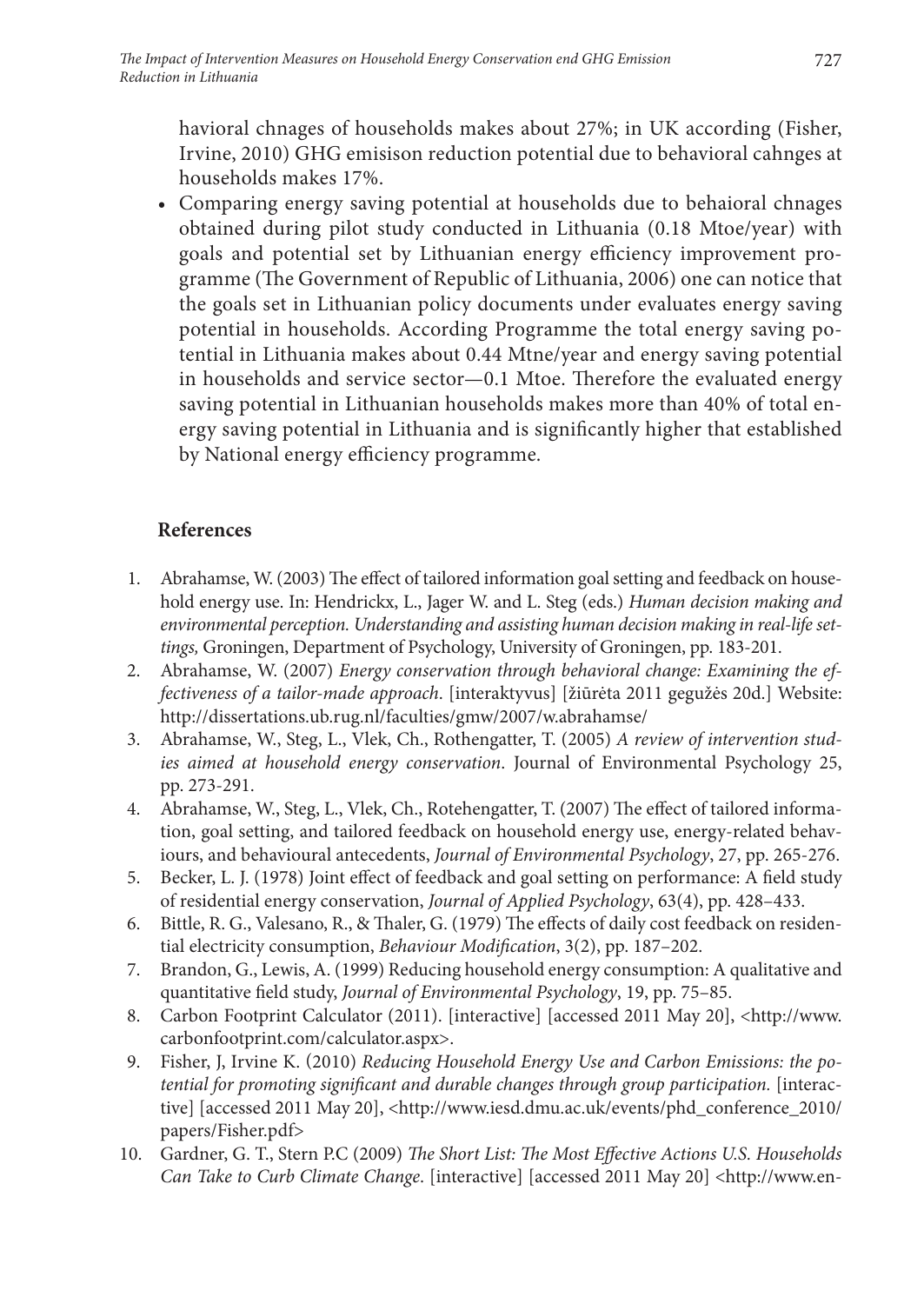vironmentmagazine.org/Archives/Back%20Issues/September-October%202008/gardnerstern-full.html>.

- 11. Geller, E. S. (2002) The challenge of increasing pro-environment behaviour. In: R. G. Bechtel, R. G. & Churchman, A. (eds.), *Handbook of Environmental Psychology,* New York: Wiley, pp. 525–540.
- 12. Gerdes, J.(2009) *Energy Efficiency Policies and Measures in The Netherlands*. Energy research Centre of the Netherlands*.* [interactive] [accessed 2011 March 2], < http://www. odyssee-indicators.org/publications/PDF/netherlands\_nr.pdf>.
- 13. Luyben, P. D. (1982) Prompting thermostat setting behaviour: Public response to a presidential appeal for conservation, *Environment and Behaviour*, 14(1), pp. 113–128.
- 14. McClelland, L., Cook, S. W. (1980) Promoting energy conservation in master-metered apartments through group financial incentives, *Journal of Applied Psychology*, 10(1), pp. 20–31.
- 15. McMakin, A. H., Malone, E. L., Lundgren, R. E. (2002) Motivating residents to conserve energy without financial incentives. *Environment and Behaviour*, 34(6), pp. 848–863.
- 16. Noeren, D. (2007) *CO2 Emission Reduction in the German Household Sector till 2050*  Barriers and Incentives. [interactive] [accessed 2011 May 20d.], <http://www.lumes.lu.se/ database/alumni/05.07/thesis/Dominik\_Noeren.pdf>.
- 17. Poortinga, W.L., Steg, L, Vlek, C. (2004) Values, Environmental Concern, and Environmental Behaviour, *A Study into Households Energy use, Environment and Behaviour,* 36(1), pp. 70-93.
- 18. Shippee G., Gregory W. L. (1982) Public commitments and energy conservation. *American Journal of Community Psychology*, vol. 10, No. 1, pp. 81-93.
- 19. Slavin, R. E., Wodanski, J. S., Blackburn, B. L. (1981) A group contingency for electricity conservation in master-metered apartments, *Journal of Applied Behaviour Analysis*, 14(3), pp. 357–363.
- 20. Staats, H., Harland, P., & Wilke, H. A. M. (2004) Effecting durable change. A team approach to improve environmental behaviour in the household, *Environment and Behaviour*, 36(3), pp. 341–367.
- 21. Steg, L. (2008) Promoting household energy conservation, *Energy policy,* 36, pp. 4449-4453.
- 22. Steg, L. Dreijerink, L. Abrahamse, W. (2006) Acceptability of Energy policies, *Environment and behaviour,* 38, pp. 92-111.
- 23. Stren, P. C. (2005) *Understanding Individuals' Environmentally Significant Behavior.*  Environmental law reporter. [interactive] [accessed 2011 May 30], <http://www7.nationalacademies.org/dbasse/Environmental%20Law%20Review%20PDF.pdf>.
- 24. D. Streimikiene, R. Ciegis (2010) The Changes of Life Style: Significant Contribution to GHG emission Reduction Efforts. In: Filho, W. L. (eds.) *Universities for Climate Change*, Berlin: Springer-Verlag, pp. 280-299.

### **Intervencinių priemonių poveikis energijos taupymui ir šiltnamio dujų emisijų sumažėjimui Lietuvos namų ūkiuose**

### Dalia ŠTREIMIKIENĖ

**Santrauka.** Energijos taupymas ir šiltnamio dujų emisijų mažinimas keičiant gyventojų elgseną jau keletą dešimtmečių yra tiriamas sociologų bei aplinkosaugos psichologų. Tarptautinės